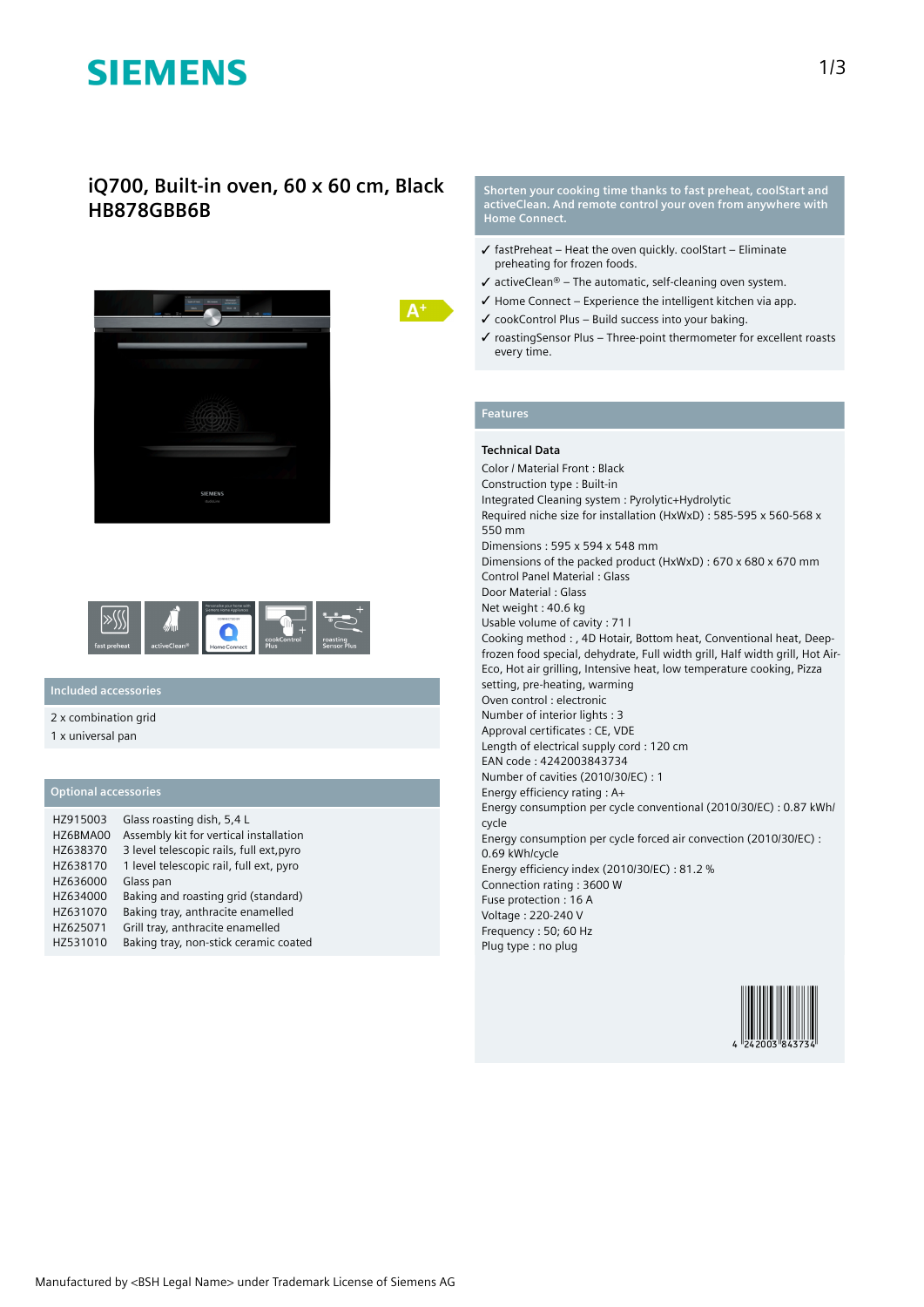# **SIEMENS**

# **iQ700, Built-in oven, 60 x 60 cm, Black HB878GBB6B**

### **Features**

#### **Design**

- 5.7" TFT touchDisplay Plus
- Cavity inner surface: enamel anthracite
- Drop down oven door, softClose, softOpen
- ●
- studioLine Black Steel Design
- Stainless steel control dial
- studioLine Black Steel Design
- We recommend you to choose complementary products within IQ700, in order to assure an optimal design combination of your Built-In appliances.

#### **Features**

- Digital temperature display with proposal
- Actual temperature display Heating-up indicator Temperature probe
- Electronic door lock
- Control panel lock Automatic safety switch off Residual heat indicator Start button Door contact switch
- WLAN Home connect enabled
- cookControl Plus
- bakingSensor
- roastingSensor Plus
- Electronic oven clock timer
- Integral cooling fan
- Multilevel LED Illumination, LED light, Light on/off when door opened/closed
- 5 shelf positions in oven

#### **Cleaning**

- activeClean
- Full glass inner door

#### **Programmes/functions**

- Oven with 15 PC heating methods: 4D hot air, hotairGentle, conventional top & bottom heating, Conventional heat Gentle, hot air grilling, full width grill, half width grill, Pizza setting, coolStart, bottom heat, intensive conventional heat, low temperature cooking, keep warm, dehydrate, plate warming
- Fast preheat

#### **Accessories**

- 2 x combination grid, 1 x universal pan
- Cavity with shelf support rails, pyrolitic proof

#### **Technical information**

- Energy efficiency rating (acc. EU Nr. 65/2014): A+
- Energy consumption per cycle in conventional mode:0.87 kWh
- Energy consumption per cycle in fan-forced convection mode:0.69 kWh
- Number of cavities: Main cavity Heat source: electrical Cavity volume:71 litres
- Temperature range 30 °C 275 °C
- Total connected load electric: 3.6 KW
- 120 cm Cable length
- Nominal voltage: 220 240 V
- Appliance dimension (hxwxd): 595 mm x 594 mm x 548 mm ● Niche dimension (hxwxd): 585 mm - 595 mm x 560 mm - 568 mm
- x 550 mm

● Please refer to the dimensions provided in the installation manual